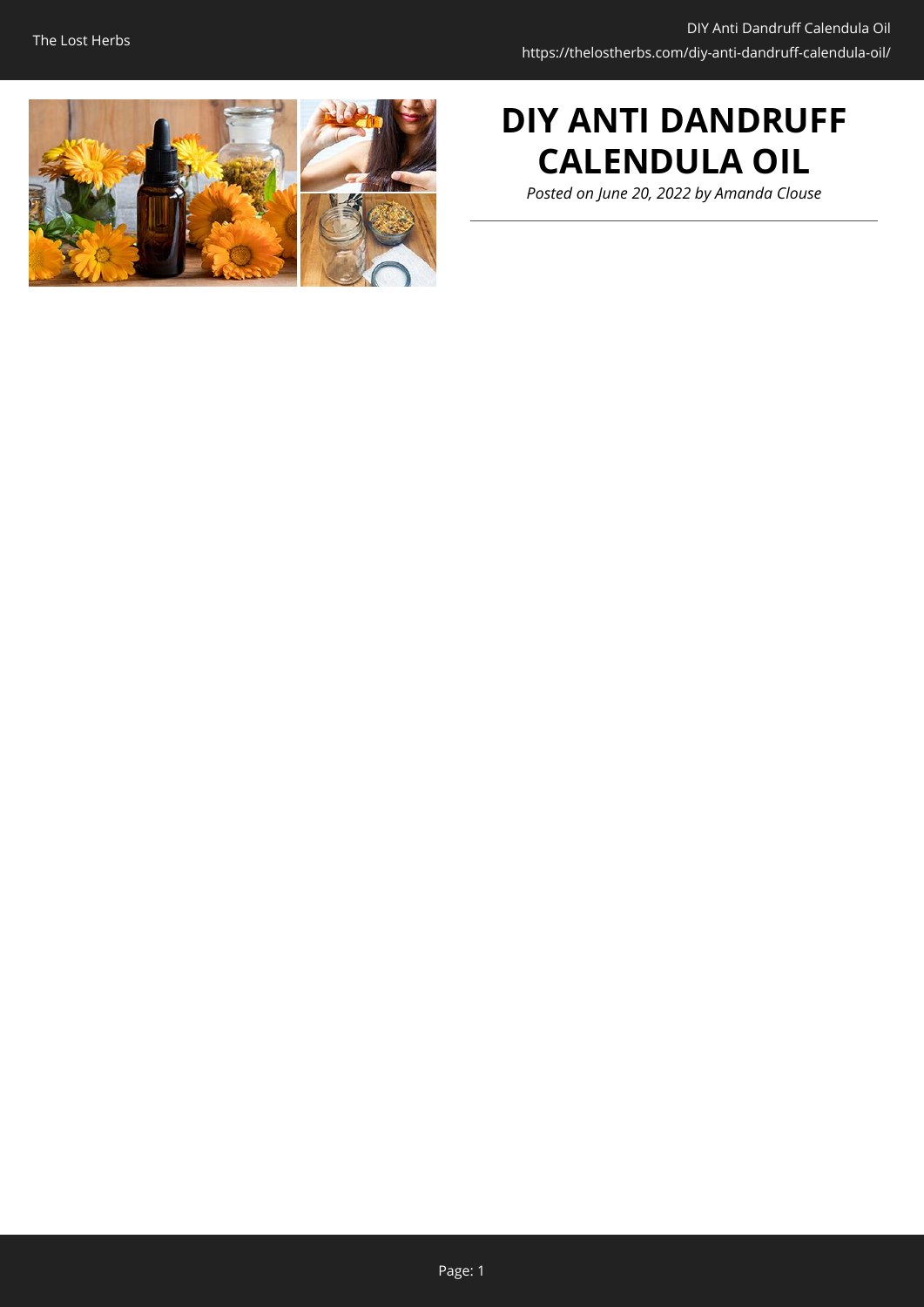The calendula flower is a member of the Asteraceae or daisy family. These brightly colored flowers maintain an attractive balance of flower to foliage ratio once they reach maturation, and they make a great addition to any landscape or flower garden. But this seductive flower has much more to offer than just curb appeal.

While it is a type of marigold, the calendula flower is ray-like and has far fewer layers than most other marigold varieties. The calendula plant grows to be about 30-50 cm high with oblong leaves, disk-shaped flowers and stems perfect for cutting. calendula has a woody and somewhat musky scent, especially in its concentrated form. The edible flowers are a bit "bitey" when eaten in soups or salads, but the bitterness is somewhat tamed when made into tea. These dazzling flowers can be different shades of oranges and yellow and are native to central and northern Europe. But you can readily find calendula growing in gardens and pots throughout North America and many other places worldwide.

Calendula flower (C. *officinalis*), also known as "pot marigold," has been used for centuries to treat dermatological disorders. Calendula plant is used therapeutically for many conditions such as wound healing, jaundice, and blood purification. [Pharmacological studies](https://www.ajol.info/index.php/tjpr/article/view/48090) of the calendula plant have detailed the presence of different medicinal compounds like triterpenoids, flavonoids, volatile oil, carotenoids, and amino acids. In addition, the extract of this plant in concentrated levels exhibits multiple pharmacological benefits such as anti-HIV and cytotoxic properties, which means it could be a worthwhile companion to people with certain types of cancers and autoimmune disorders.

You can also find this convenient **[All-Purpose \(First Aid\) Salve](https://nicolesapothecary.com/collections/all/products/all-purpose-salve?rfsn=5642246.05c3d29&utm_source=refersion&utm_medium=affiliate&utm_campaign=5642246.05c3d29&subid=C02CalendulaHairOilFAS)** that contains calendula and other healing herbs [in the apothecary.](https://nicolesapothecary.com/collections/all/products/all-purpose-salve?rfsn=5642246.05c3d29&utm_source=refersion&utm_medium=affiliate&utm_campaign=5642246.05c3d29&subid=C02CalendulaHairOilFAS)

But for this article, the emphasis is on how to take care of a scalp with dandruff and a few other similar skin conditions by making your own moisturizing calendula oil. You will find the recipe below, but first, let's have a look-see at what makes this functional flower an exceptional choice for nourishing a dry, flaky scalp.

# **THE PROOF IS IN THE PETALS**

While calendula leaves do have some medicinal properties, most of the scientific research has been conducted using calendula flower heads and petals. And there are several proven calendula benefits for the skin and scalp**.** For example, calendula is anti-inflammatory, which helps alleviate itching and irritation associated with dandruff and Seborrheic dermatitis (SD), which is pretty much a severe case of dandruff that commonly includes a rash, redness, inflammation and scaly yellow patches.

SD affects one in three people. A six-week [study](https://openscholar.dut.ac.za/handle/10321/2899) done by a group of homeopathic clinicians found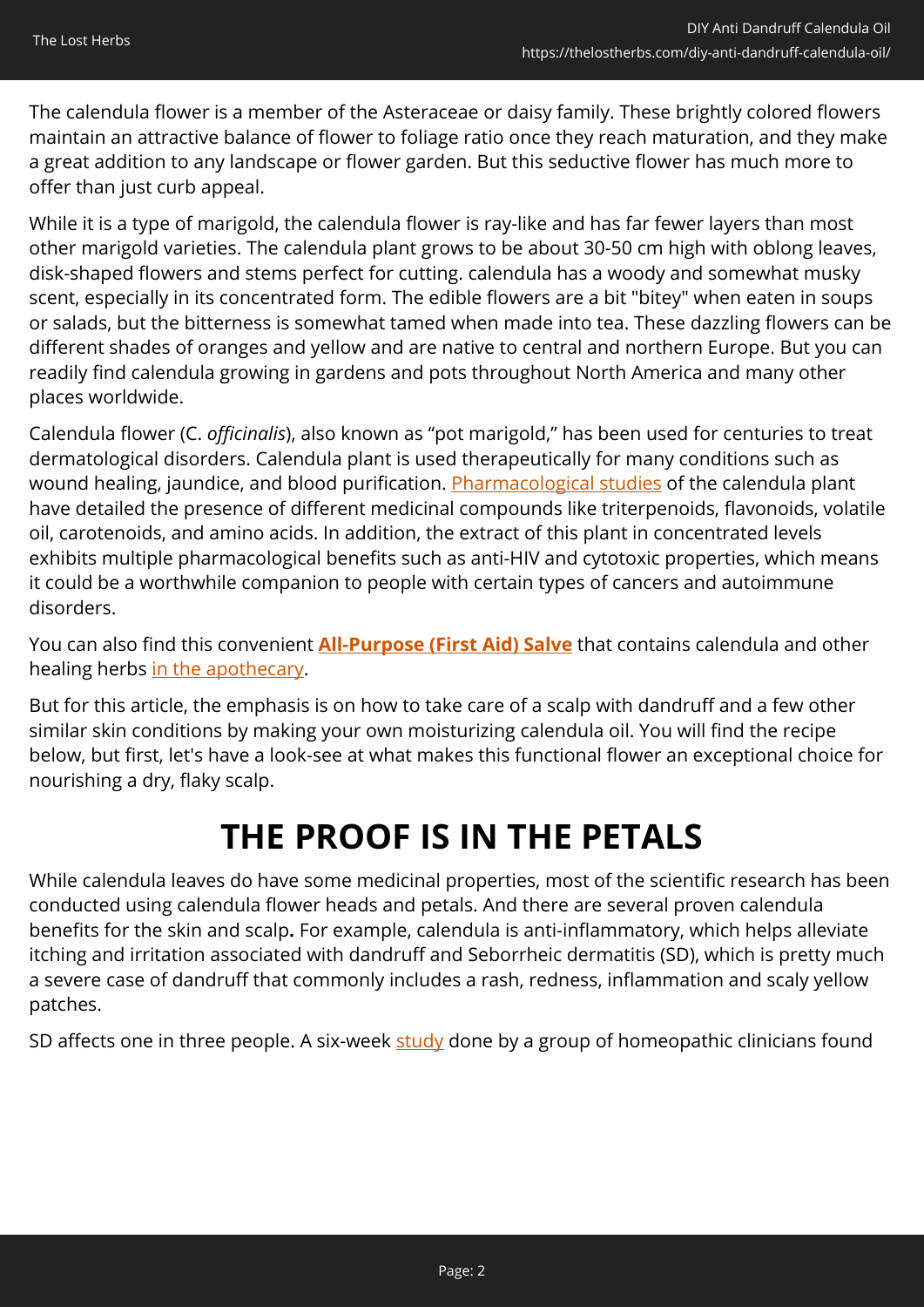that calendula mixed with a carrier oil. Calendula is antimicrobial, proven to inhibit various bacterial and fungal strains, including those that cause dandruff. It can even hinder the replication of the herpes simplex virus!

While calendula can help alleviate the root cause of dandruff and SD, it can also soothe and repair the skin. And it makes perfect sense in a world full of synchronicities that nature would charge this pretty flower with the capacity to increase collagen, moisturize skin and decrease tissue damage. Scientists believe this might be due to its antioxidant properties.

Other [studies](http://nlp.case.edu/public/data/TargetedToxicity_JCOFullText/SVM_text_classifier_training/training/positive/1_150.html) favored calendula to prevent acute dermatitis in patients undergoing irradiation for breast cancer.

# **HOW TO MAKE CALENDULA HERBAL DANDRUFF OIL**

Calendula is a mild herb. This simple oil is safe for children and can be applied to other sensitive areas of the skin or the skin of small infants. Here are the steps to make your calendula oil:

## **You Will Need**

- 1-pint size jar
- 1-6x6 piece of cheesecloth
- 1-jar ring (to fit jar used)
- carrier oil (Oils like coconut, almond, jojoba and argan have super nourishing abilities and can mitigate dandruff).
- Enough fresh or dried calendula to fill the jar three-quarters of the way full
- 1-dropper bottle (preferably blue or amber color)
- Measuring cup or container with pouring lip

## **Step 1.**

Gather together your first set of ingredients: Jar, ring, cheesecloth, oil, and flowers.**Step 2.**

Place enough dried calendula flowers into your pint-sized jar to fill it about three-quarters full.

## **Step 3.**

Fill the jar with enough oil to cover the flowers completely.

## **Step 4**.

Cover the top of the jar with your cheesecloth.**Step 5.**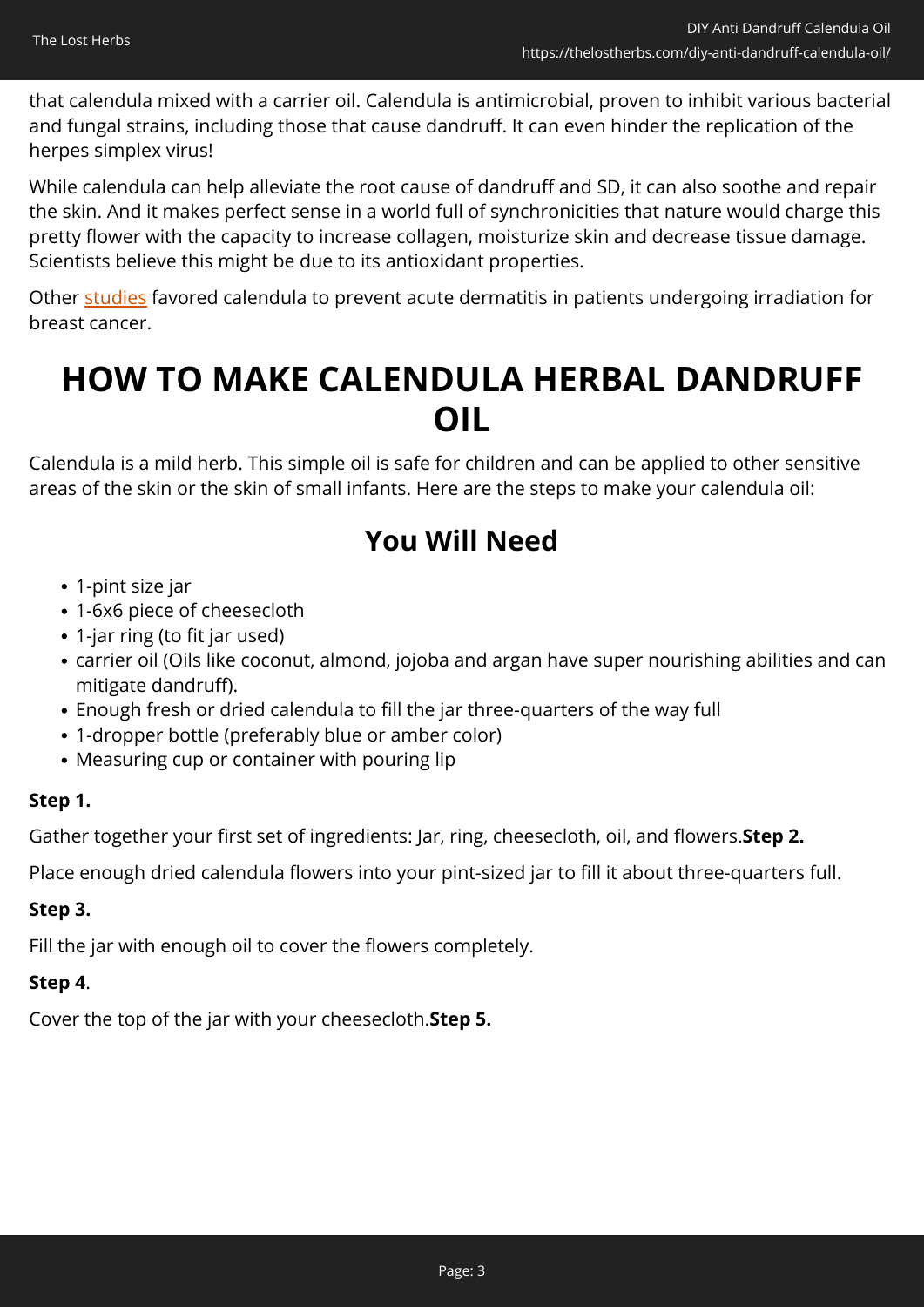Secure the ring to the top of the jar over the cheesecloth. You can also use a rubber band.

## **Step 6.**

Place the jar in a sunny window to macerate for six weeks.**Step 7.**

After six weeks, gather your second set of ingredients: your finished calendula oil, dropper bottle, and measuring cup or container with a pouring lip.**Step 8.**

Pour your finished oil into the cup with a lip through the cheesecloth.**Step 9.**

Begin adding the oil to the dropper bottles. You will probably need to use the dropper at first, but can carefully poor it into the bottle when the cup becomes a bit less full. Your bottle may come with a small funnel that will make this process much easier.**Step 10.**

Add a dropper to the top of the bottle and secure. Store in a cool dark place for up to one year.

## **How to Use**

- 1. Apply a few drops of calendula oil to your fingertips and rub the oil into the scalp on any dry, flaky, or red patches.
- 2. Let the oil sit for about 20-minutes
- 3. Then wash as usual or without shampoo if your dandruff is from a dry scalp.
- 4. Repeat these steps at least twice a week until you see an improvement or get the desired results.

## **Added Tips**

Here are a few extra tips.

- Fresh flowers will be more potent than dried ones, but they can be hard to find
- You can try mixing some of these other oils or herbs into your oil for a great scalp oil blend: chamomile, chickweed, tea tree, lavender, neem, lemongrass, thyme, rosemary, and patchouli.
- You can mix your oil blend with a bit of coconut oil and leave it on overnight as a deep penetrating scalp treatment. (You will need to cover your head with a shower cap)
- Add a few drops of vitamin E oil to make your oil last longer

\*\*Use caution not to let the oil run down into the eyes, especially if you add other oils such as tea tree, neem, or lavender. If you have never used those oils before, test them on a small patch of skin before adding them to your calendula oil, and make sure they are safe for children before using your mixture for a small child.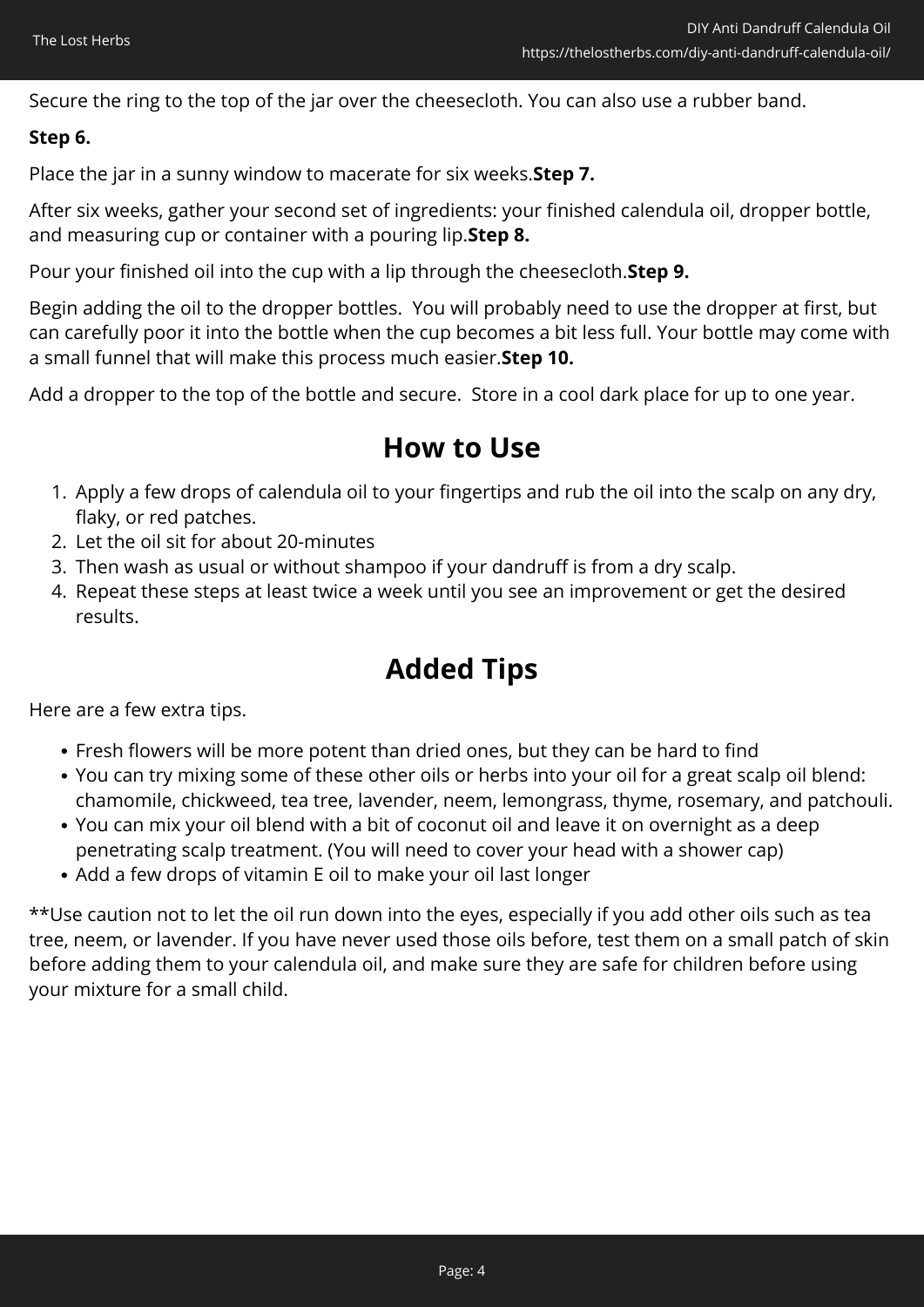# **DIY Anti Dandruff Calendula Oil**

Calendula is a mild herb. This simple oil is safe for children and can be applied to other sensitive areas of the skin or the skin of small infants. Here are the steps to make your calendula oil:

- pint size jar
- 6×6 piece of cheesecloth
- $\bullet$  jar ring
- dropper bottle
- Measuring cup or container with pouring lip
- carrier oil (Oils like coconut, almond, jojoba and argan have super nourishing abilities and can mitigate dandruff)
- Enough fresh or dried calendula to fill the jar three-quarters of the way full
- 1. Gather together your first set of ingredients: Jar, ring, cheesecloth, oil, and flowers.
- 2. Place enough dried calendula flowers into your pint-sized jar to fill it about three-quarters full.
- 3. Fill the jar with enough oil to cover the flowers completely.
- 4. Cover the top of the jar with your cheesecloth.
- 5. Secure the ring to the top of the jar over the cheesecloth. You can also use a rubber band.
- 6. Place the jar in a sunny window to macerate for six weeks.
- 7. After six weeks, gather your second set of ingredients: your finished calendula oil, dropper bottle, and measuring cup or container with a pouring lip.
- 8. Pour your finished oil into the cup with a lip through the cheesecloth.
- 9. Begin adding the oil to the dropper bottles. You will probably need to use the dropper at first, but can carefully poor it into the bottle when the cup becomes a bit less full. Your bottle may come with a small funnel that will make this process much easier.
- 10. Add a dropper to the top of the bottle and secure. Store in a cool dark place for up to one year.

## **How To Use**

Apply a few drops of calendula oil to your fingertips and rub the oil into the scalp on any dry,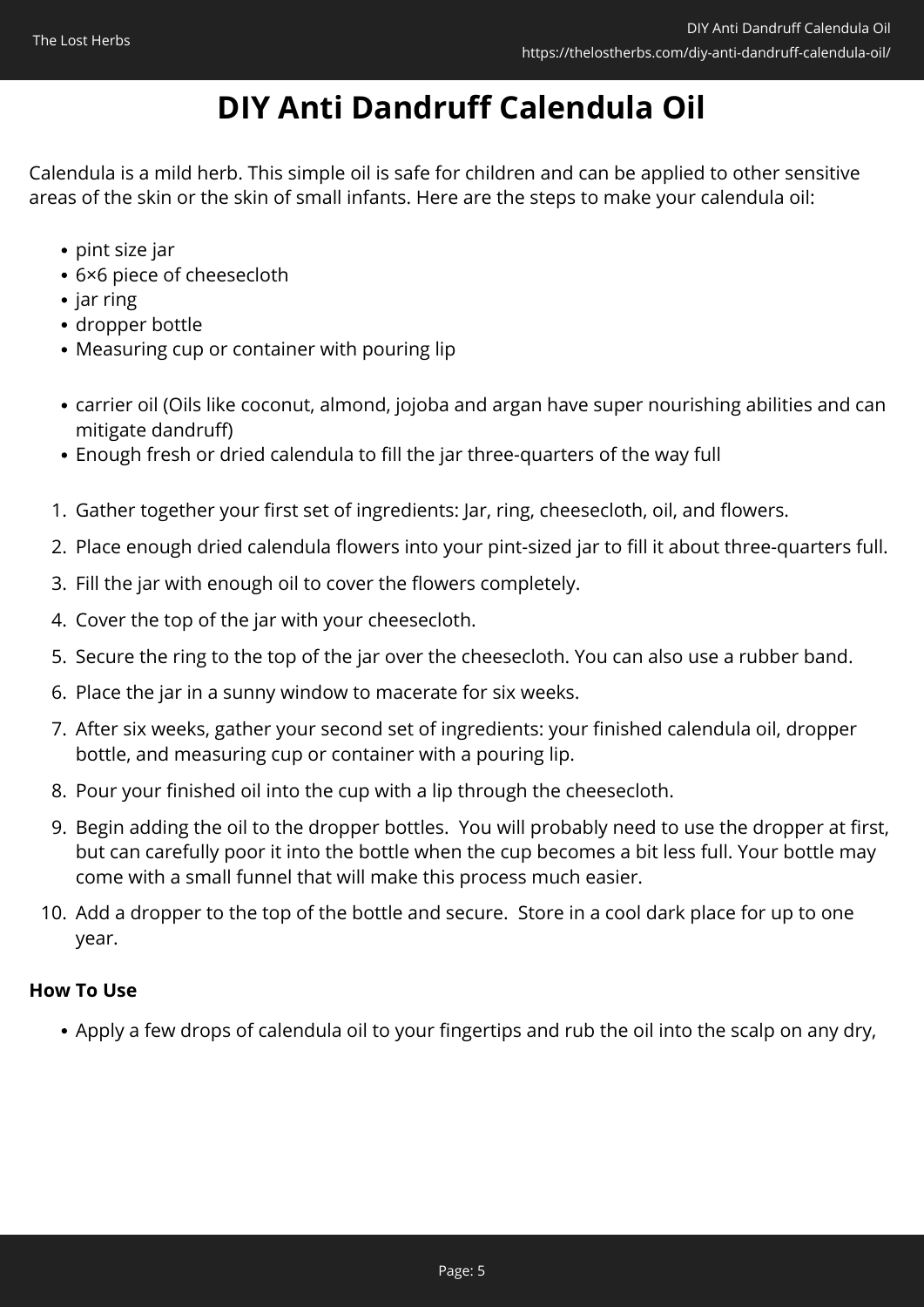flaky, or red patches.

- Let the oil sit for about 20-minutes
- Then wash as usual or without shampoo if your dandruff is from a dry scalp.
- Repeat these steps at least twice a week until you see an improvement or get the desired results.

### **You may also like:**

**[Multipurpose Calendula Elixir](https://thelostherbs.com/multipurpose-calendula-elixir/)**

**[LOSING HAIR? Do This For 1 Minute Before Bed To Regrow Your Hair](https://hop.clickbank.net/?affiliate=easycellar&vendor=foli4&cbpage=new&tid=C02CalendulaHairOilFFT)** (Video)

**[How To Make a Powerful Calendula Extract to Keep in Your Medicine Cabinet](https://thelostherbs.com/how-to-make-a-powerful-calendula-extract-to-keep-in-your-medicine-cabinet-with-pictures/)**

**[Homemade Natural Hair Dye](https://thelostherbs.com/homemade-natural-hair-dye/)**

**[DIY Herbal Outlander Salve](https://thelostherbs.com/diy-herbal-outlander-salve/)**